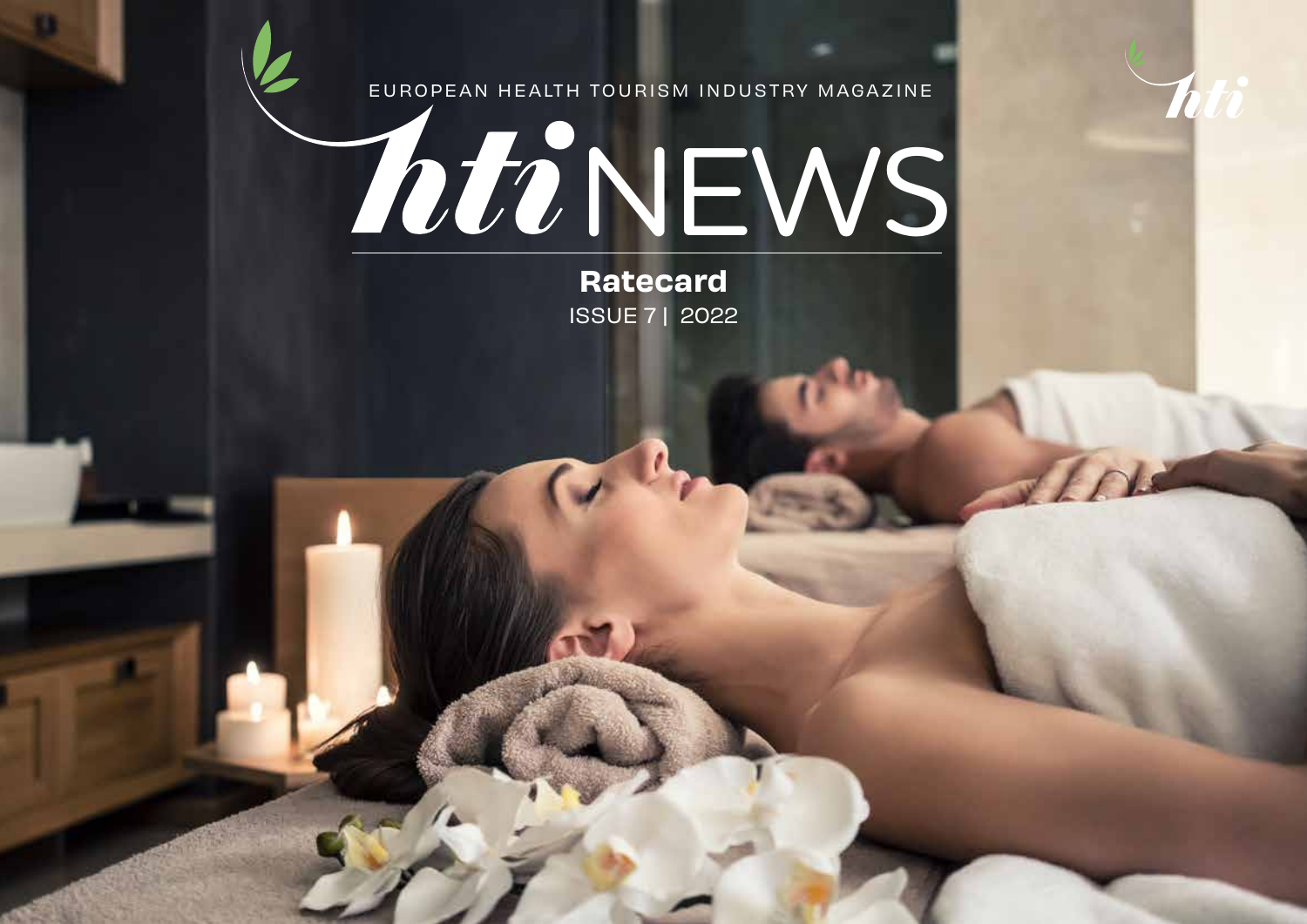### Profile HTI News Magazine

The first and leading European business magazine that promotes and connects renowned stakeholders and service providers in health travel and tourism business.

Started in 2017 the magazine has been freshened up in 2021: a new structure, further rubrics and an enhanced layout for an even better reader experience. The content features a wide variety of topics that spans from the latest news to the most relevant and detailed industry insights. Readers benefit from the valuable HTI network by discovering upcoming events and congresses and following experts´ discussions about topical industry issues. In-depth information is provided by industry partners such as thermal and medical spas, destinations, travel agencies, hospitals and clinics, wellness hotels and medical sectors. Furthermore, HTI News Magazine provides knowledge about politics, economics and top tips to manage health tourism products, complemented by interviews with industry thought leaders. The magazine also presents articles about sustainable approaches and further information on the HTI network.

Advertising clients benefit from an exclusive editorial environment, promotional support, high awareness and visibilty within a top-level community. Get in touch with the top professionals, health experts and leaders of the health tourism industry from both the private and public sectors.

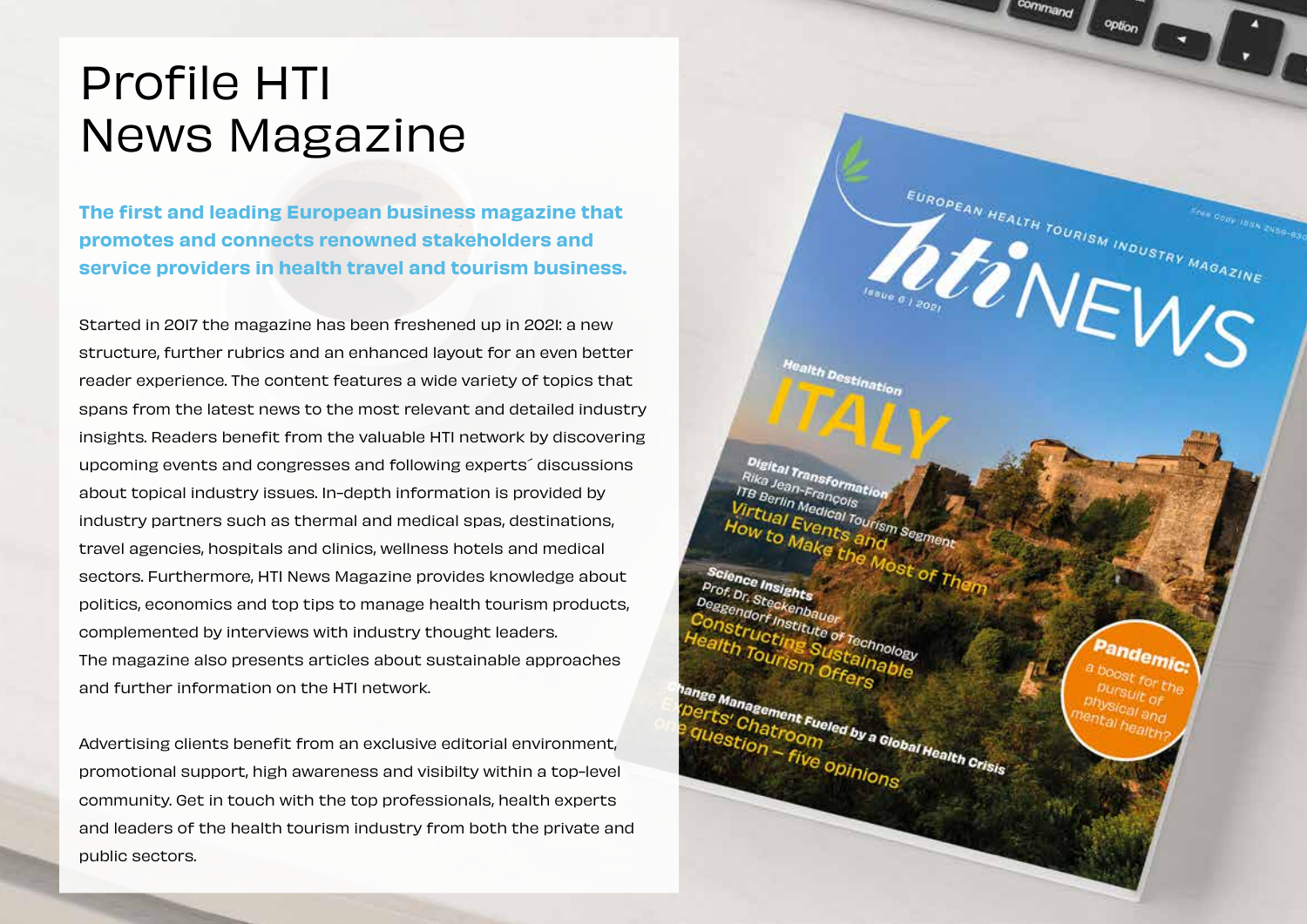## Benefit from the Unique European Health Tourism Network: HTI News Magazine

#### Edition No. 7 Publishing Date September 2022

Global Challenges: Time for Recovery and Resilient Guests?

About New Health Programs, Digital Solutions and Sustainable Regional Efforts.

Become an exclusive partner and get extra promotional space for free!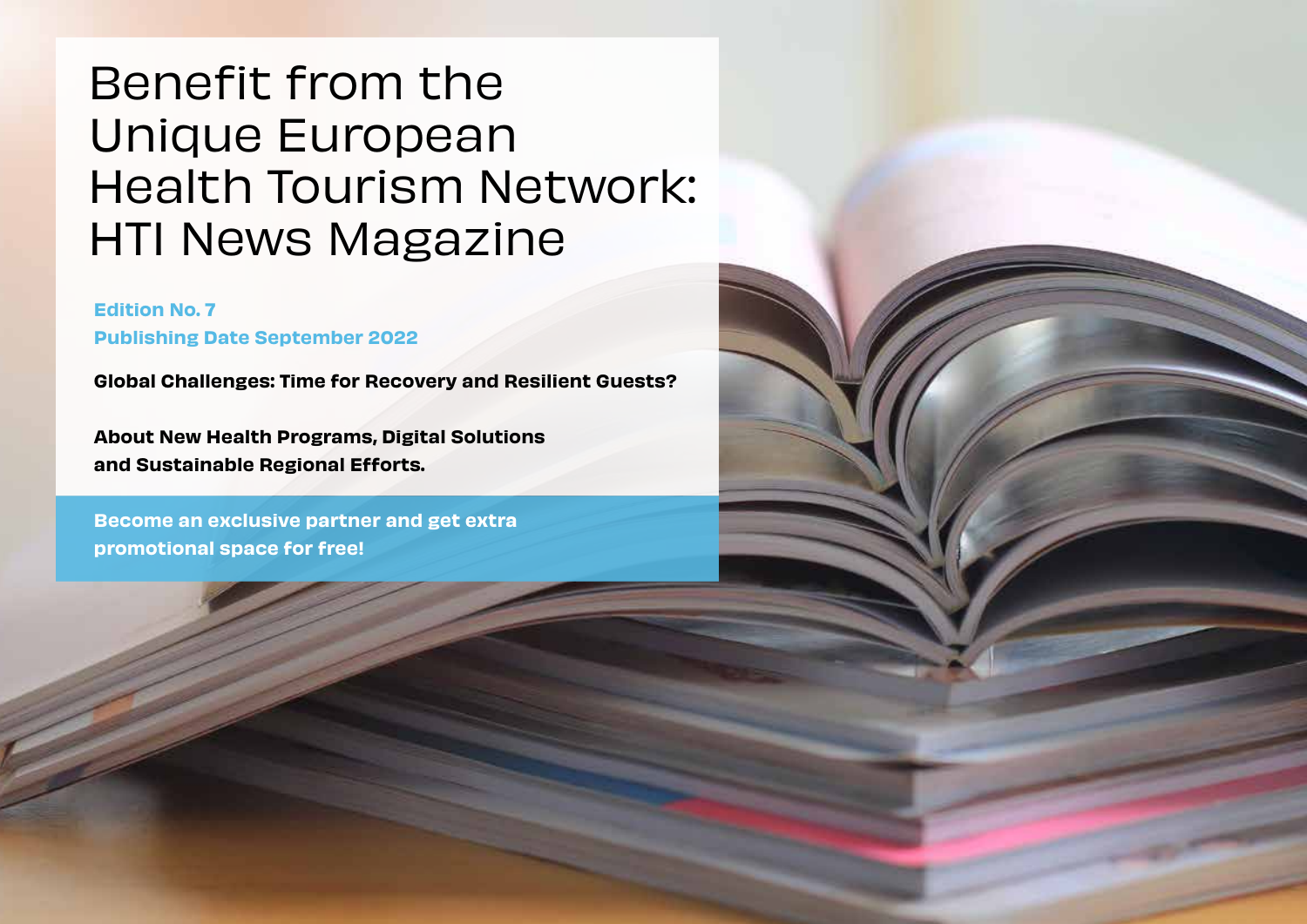# Magazine Structure

- Events Calendar
- News and Trends
- Bulletin
- Thermal and Medical Spa
- Destinations and Regions
- Agencies and Facilitators
- Clinics and Hospitals
- Wellness and Medical Hotels
- Healthcare
- Politics and Economics
- Consulting
- Sustainability
- Q & A
- News from HTI

https://www.hticonference.com/hti-news-magazine/

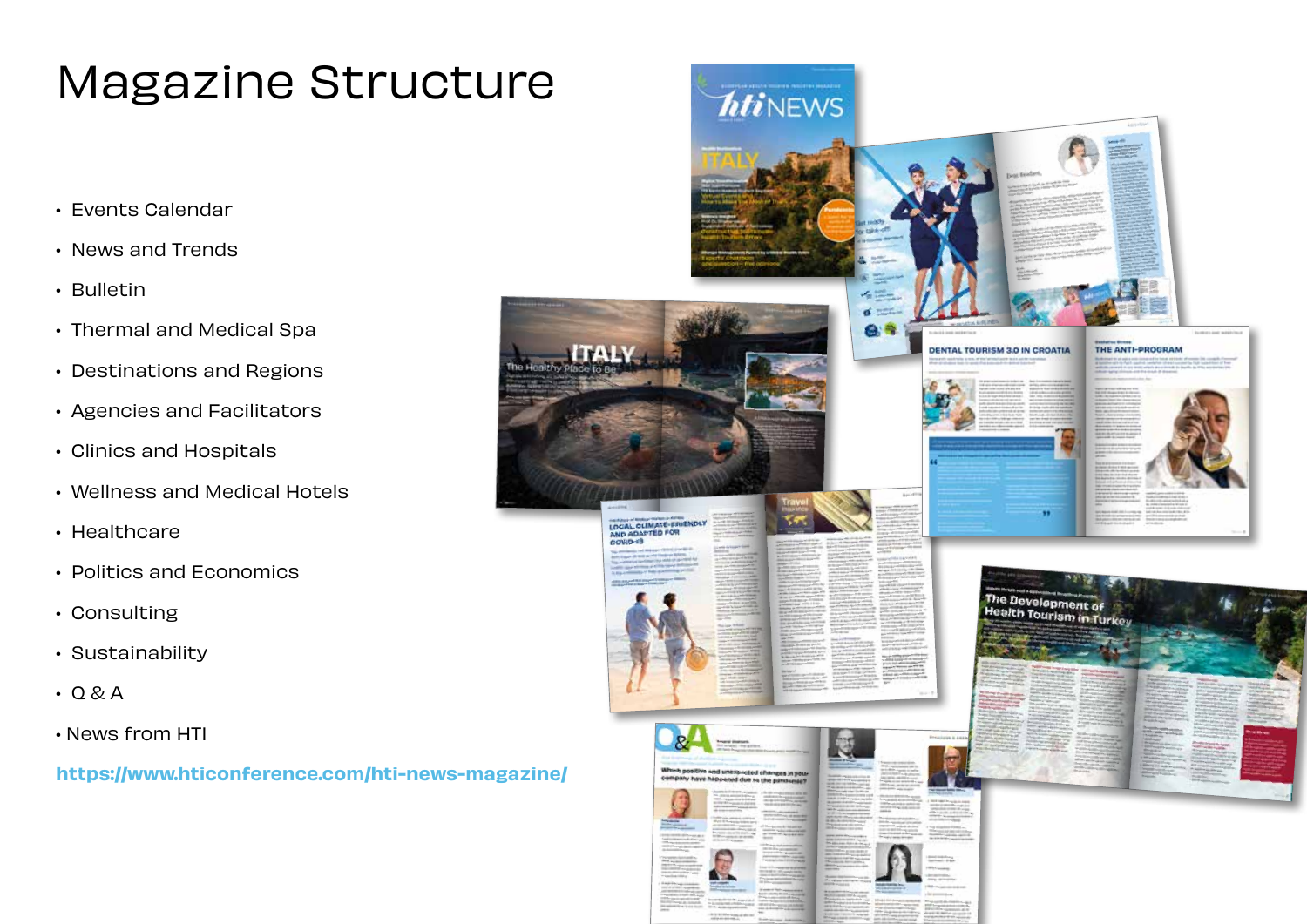# Media Reach and Distribution

Frequency: twice a year Cover price: free of charge Reach: approx. 62,000 readers

#### **Distribution**

- Published and distributed online at the HTI website, while the printed edition is distributed at global health tourism events.
- Electronic format available on HTI website and promoted through HTI newsletters and HTI social media.
- Via courier mail to relevant buyers affiliated to HTI, HTI represenatives and HTI partners to be distributed further to their members and affiliates.
- To participants of live events organized by HTI and its business partners such as ITB Medical Tourism Pavilion, Berlin | Hestourex, Turkey | African Medical Tourism Congress, Tunisia European Medical Tourism Worshop, Italy | ESPA Congress, Slovenia | Termatalia, Spain HTI European Summit, Brussels | AHCI, India | WTM, London | EHTTA Thermal Day, Germany MITT, Moscow.
- And other specialized events attended by HTI representatives from key health tourism markets such as Germany, Russia, Italy, Turkey, Middle East, China and the USA.

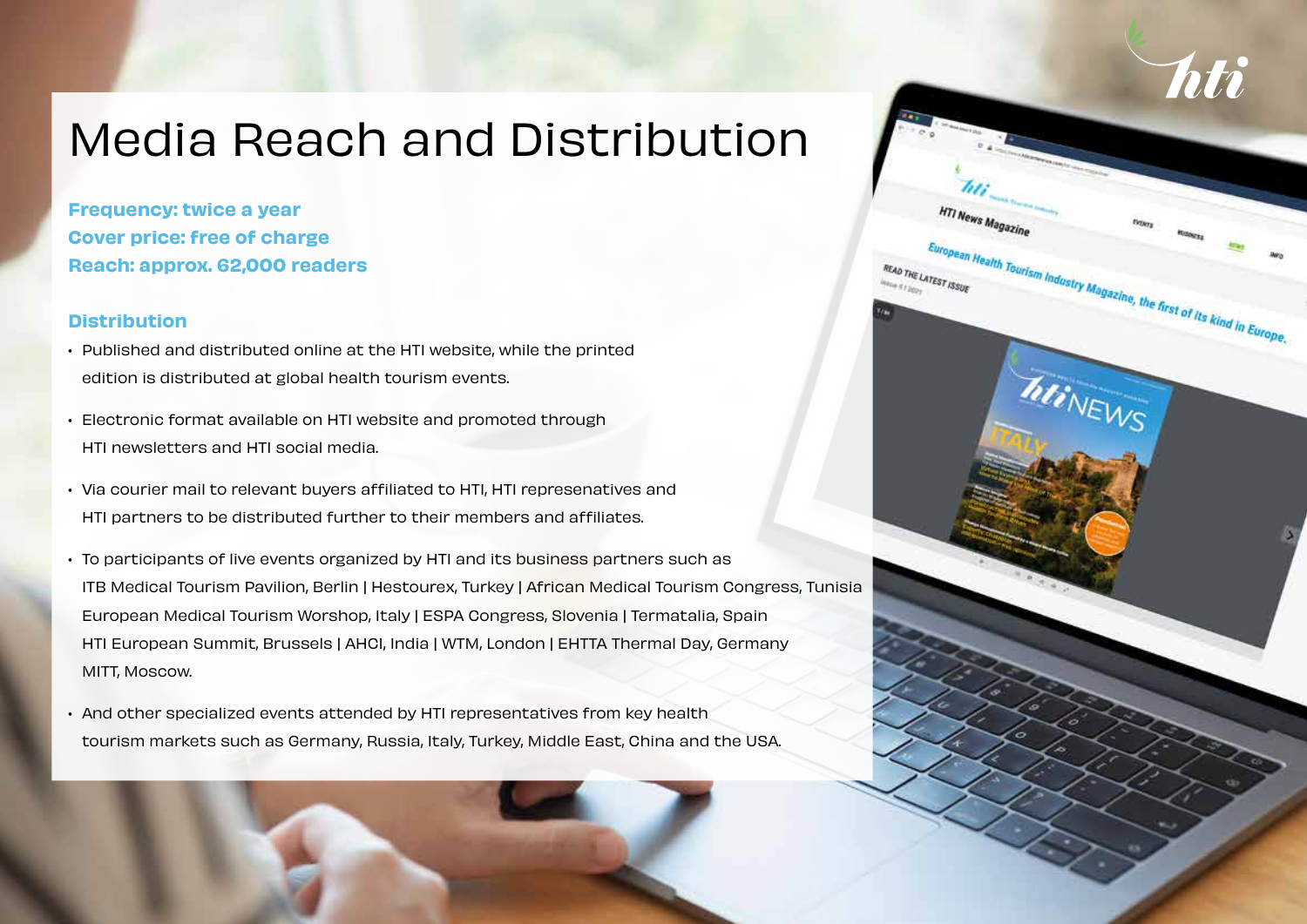# Advertising Rates and Formats

| 2/I Page                                | I/I Page                                               | 1/2 horizontal                          | 2/3 vertical                            | 1/3 vertical                           | 1/3 horizontal                         |
|-----------------------------------------|--------------------------------------------------------|-----------------------------------------|-----------------------------------------|----------------------------------------|----------------------------------------|
| <b>Trim Size</b><br>w 440 mm x h 280 mm | <b>Trim Size</b><br>w 220 mm x h 280 mm                | <b>Trim Size</b><br>w 220 mm x h I40 mm | <b>Trim Size</b><br>w I4I mm x h 280 mm | <b>Trim Size</b><br>w 74 mm x h 280 mm | <b>Trim Size</b><br>w 220 mm x h 93 mm |
| <b>EUR 2,600 .-</b>                     | <b>EUR 1,750.-</b>                                     | <b>EUR 1,050.-</b>                      | <b>EUR 1,400.-</b>                      | <b>EUR 700.-</b>                       | <b>EUR 700.-</b>                       |
|                                         | second and fourth<br>cover page<br><b>EUR 2,200 .-</b> |                                         |                                         |                                        |                                        |

#### AdSpecials

#### Promotional package

16 exclusive pages in magazine: print advertisements and copy EUR 10,000.-

#### Supplement

extra brochure enclosed in magazine:

max. size width 210 height 270

Technical and postage costs upon request

#### **Advertorials**

1/1 full page trim size width 220 height 280 trim size EUR 1,950.-

#### Design services print advertisements

including layout based on provided images and copy, excluding image rights and photo production 1/1 page as from EUR 500.-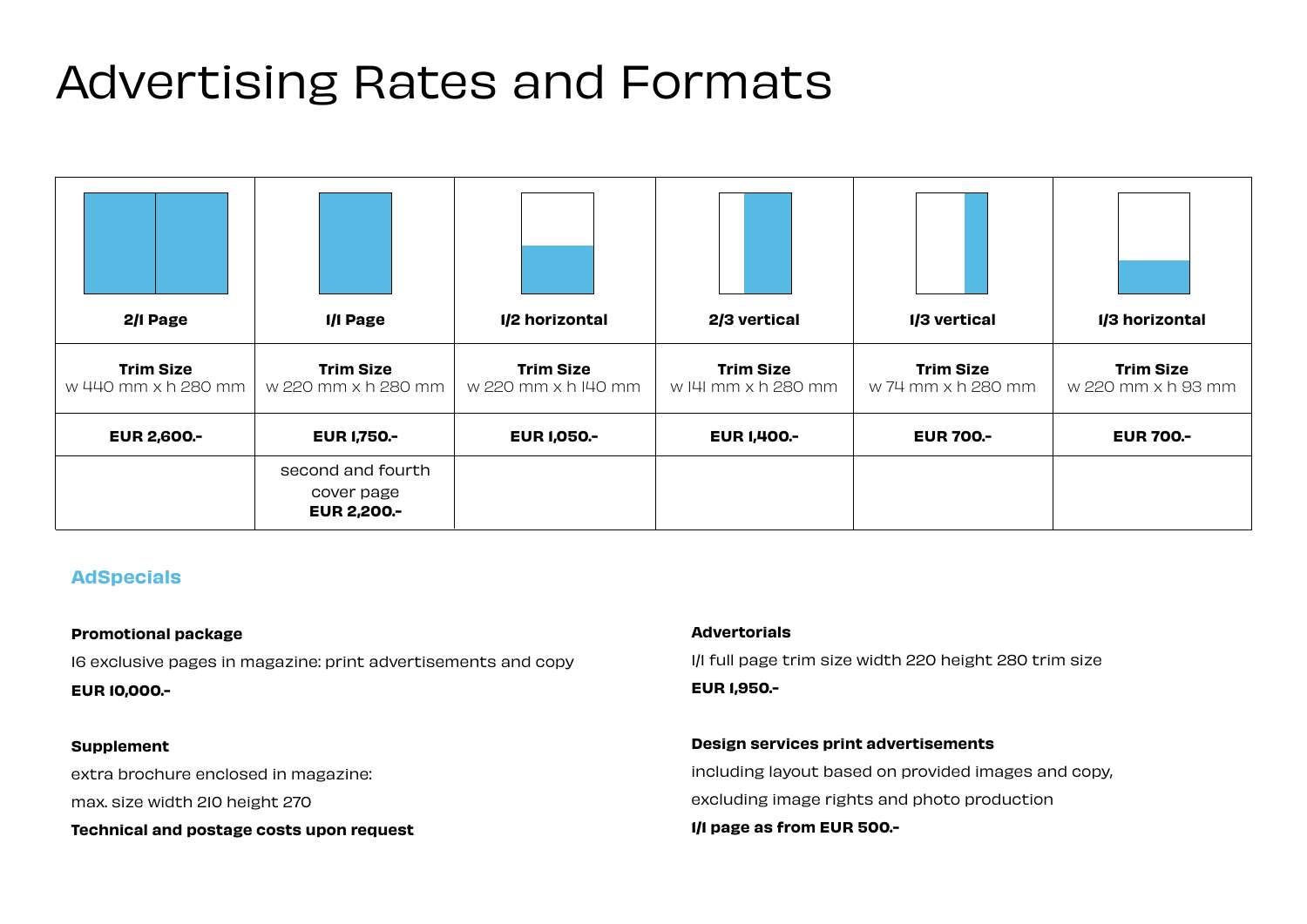# Specifications and Payments



#### Terms of payment

Net 7 days upon booking confirmation. All rates in EUR, prices do not include German VAT of 19%.

Bleed advertisements and those exceeding the type area are not subject to surcharge.

#### Schedule Issue No. 7

September 2022

Closing date and cancellation deadline for bookings of advertisements August, 23rd 2022

Date of delivery for advertorials and press content

August, 30th 2022

Print data deadline for ready-to-print ads

September, 2nd 2022

#### Technical specification

For trim sized formats bleed of 3mm on all sides needs to be added.

10 mm minimum distance from important text and graphic elements to the cutting edge and to the gutter margin.

If text or important picture elements cross the binding of a double page, the picture data must have doubling in the middle of 4 mm per page, or 5 mm per page in the case of opening spreads. Delivery, however, as two separate single-page PDFs (= 2 files). This binding allowance must be included in the final format of the double page.

Advertorials are marked with the word "Advertorial", promotions with the word "Promo"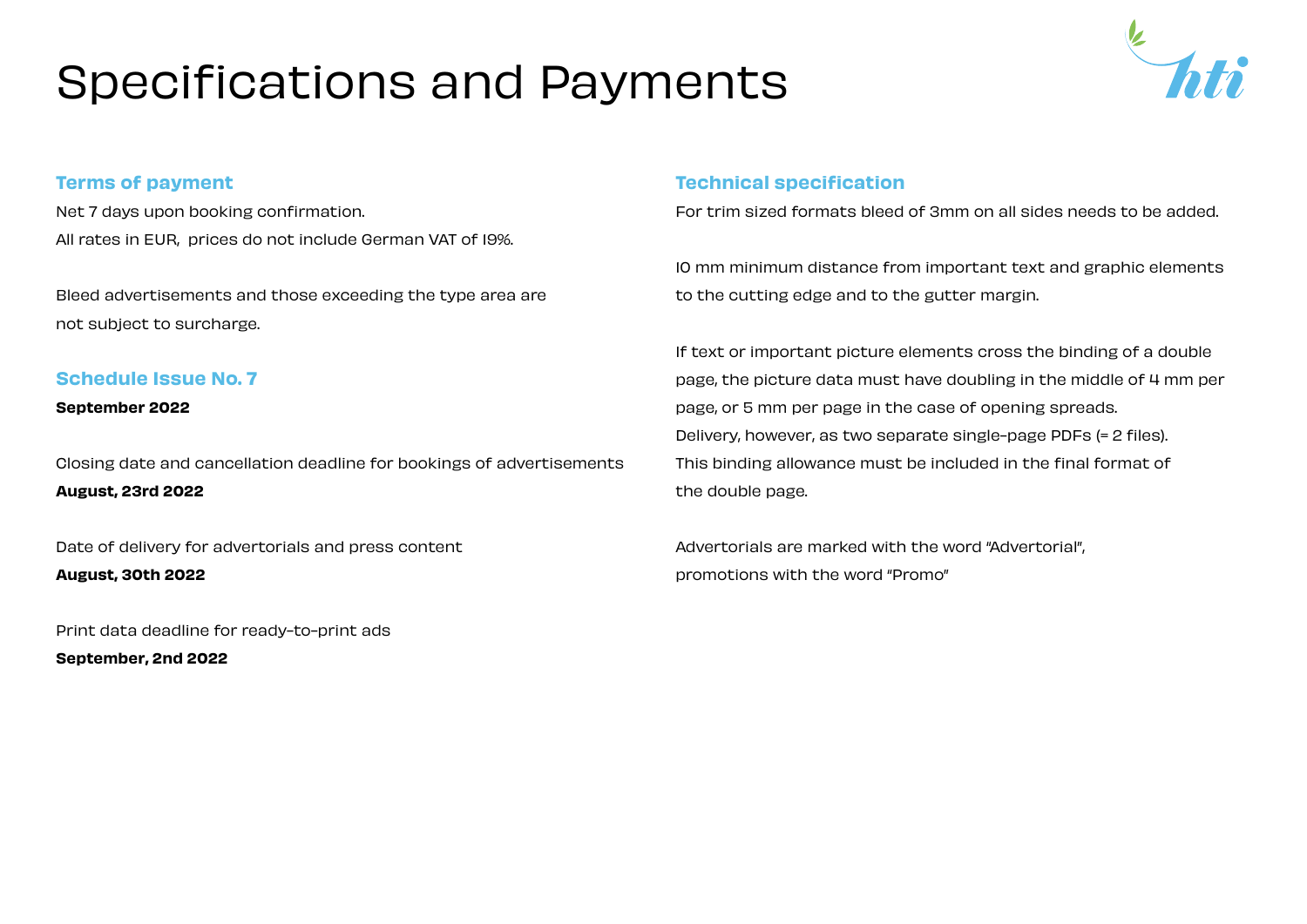### HTI – Your Health Tourism Industry Partner

A network of top professionals, health travel experts and leaders of the tourism industry from both the private and public sectors.

HTI is the leading hub for health travel and tourism business in Europe. We bring together medical experts, spa and wellness professionals, buyers, service providers, associations and destinations through both events and projects supported by prominent European and global organizations.

The vision "Your health tourism industry partner" expresses our commitment to provide excellent service to our clients and partners. Furthermore, HTI helps to enable global stakeholders to stay on top of the trends, exchange and grow their knowledge, and develop a robust industry network, thereby generating a variety of new business opportunities. Finally, HTI serves as a source of education and business intelligence, while at the same time linking with other industries complementary to health travel.

In addition to organizing health tourism events and exhibitions, HTI is focused on B2B meetings with buyers, leadership gatherings, educational sessions, social networking and, as always, maintaining a personalized approach. A network of qualified buyers from all continents represents the core value of HTI. Hence, the European Buyers Initiative was established to attract buyers interested in doing business with European service providers.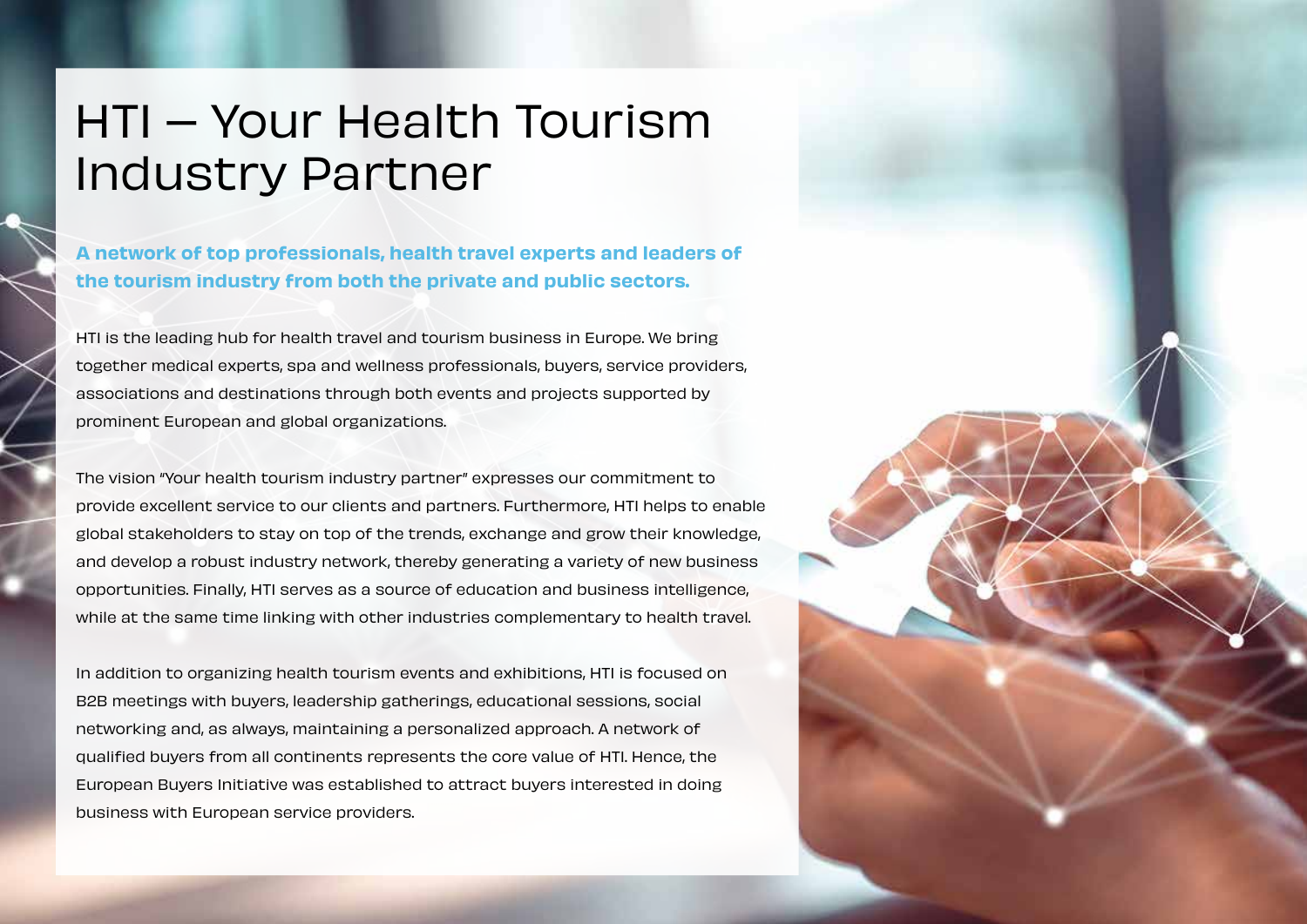# HTI Products and Services



#### HTI Conference & Expo

A business-to-business event that offers educational sessions, exhibitions, and hosted buyers program.

#### European HTI Summit

Business-to-government event in the European Parliament in Brussels that gathers together leaders of European umbrella organizations and prominent service providers.

#### EBI - European Buyers Initiative

A hosted buyers network of +1,500 qualified international agents/facilitators who have deep expertise in diverse health travel segments.

#### HTI News Magazine

The first European business magazine that promotes and connects renowned stakeholders and service providers.

#### HTI Digital News

HTI Newsletters reaching approx. 60,000 health travel and tourism professionals and leaders in the HTI database. Additional digital marketing promotions offered through the HTI website and social media.

#### HTI Consultancy

An international team of health tourism experts cover key source markets and are experienced in strategic concept development, market research, feasibility studies, destination development, health resorts and medical hotels.

#### HTI Network

A new service that offers access to a broad network of health travel and tourism professionals, companies, HTI partners, and representatives worldwide while providing promotional and educational benefits.



**Expo** 



European Buyers Initiative





Digital News Consultancy Network









Magazine European HTI Summit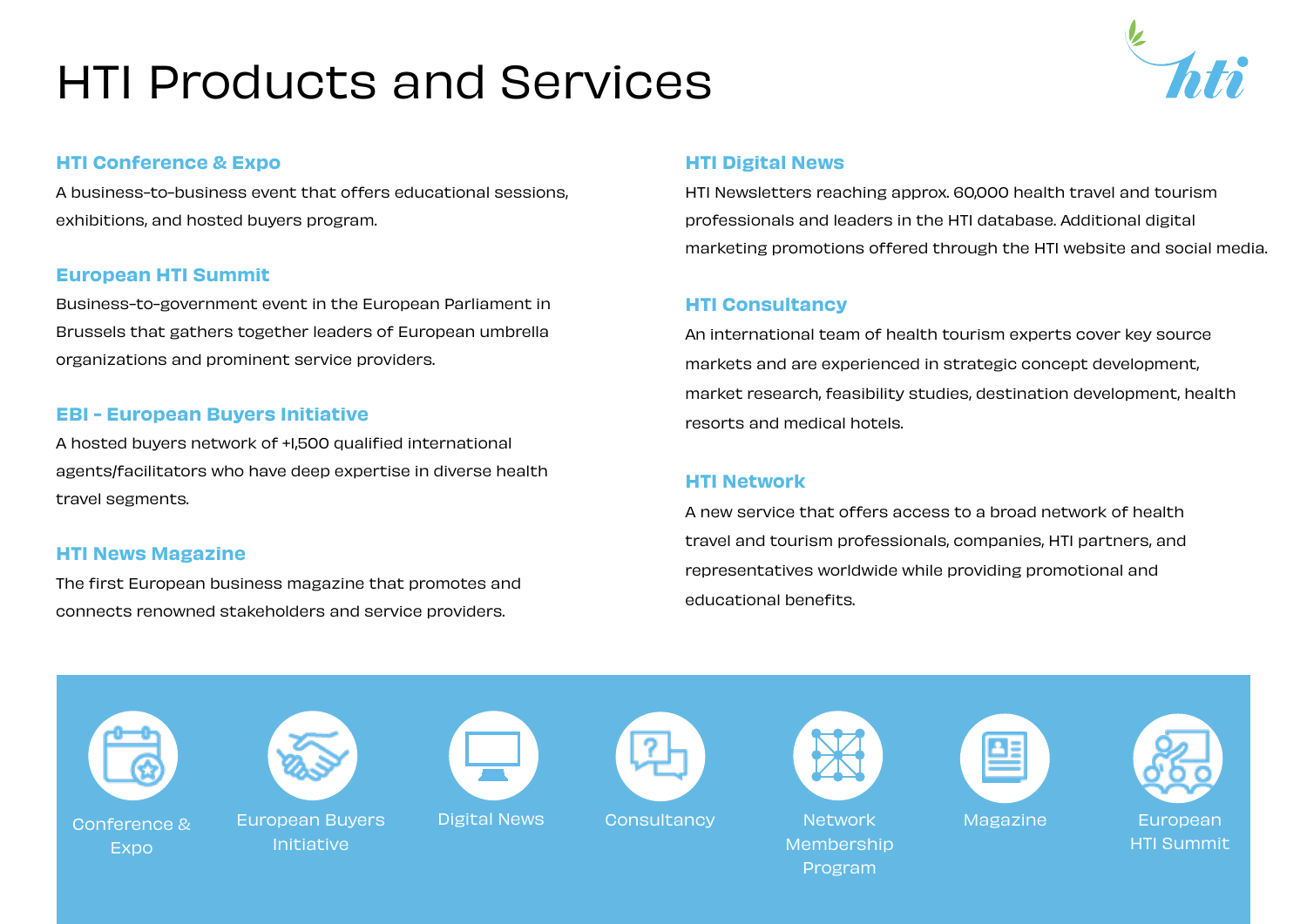### HTI Communication **Channels**

#### HTI News Magazine

https://www.hticonference.com/hti-news-magazine/

#### HTI website

https://www.hticonference.com/

#### HTI social media

 $\rangle\rangle\rangle\rangle\rangle$ 

 $\mathcal{Y}$ 

https://www.linkedin.com/company/hti-conference/

https://www.facebook.com/hticonference



#### HTI newsletter

reach approx. 60,000 professional readers world-wide,

mostly Europe

#### HTI direct mailings

to selected companies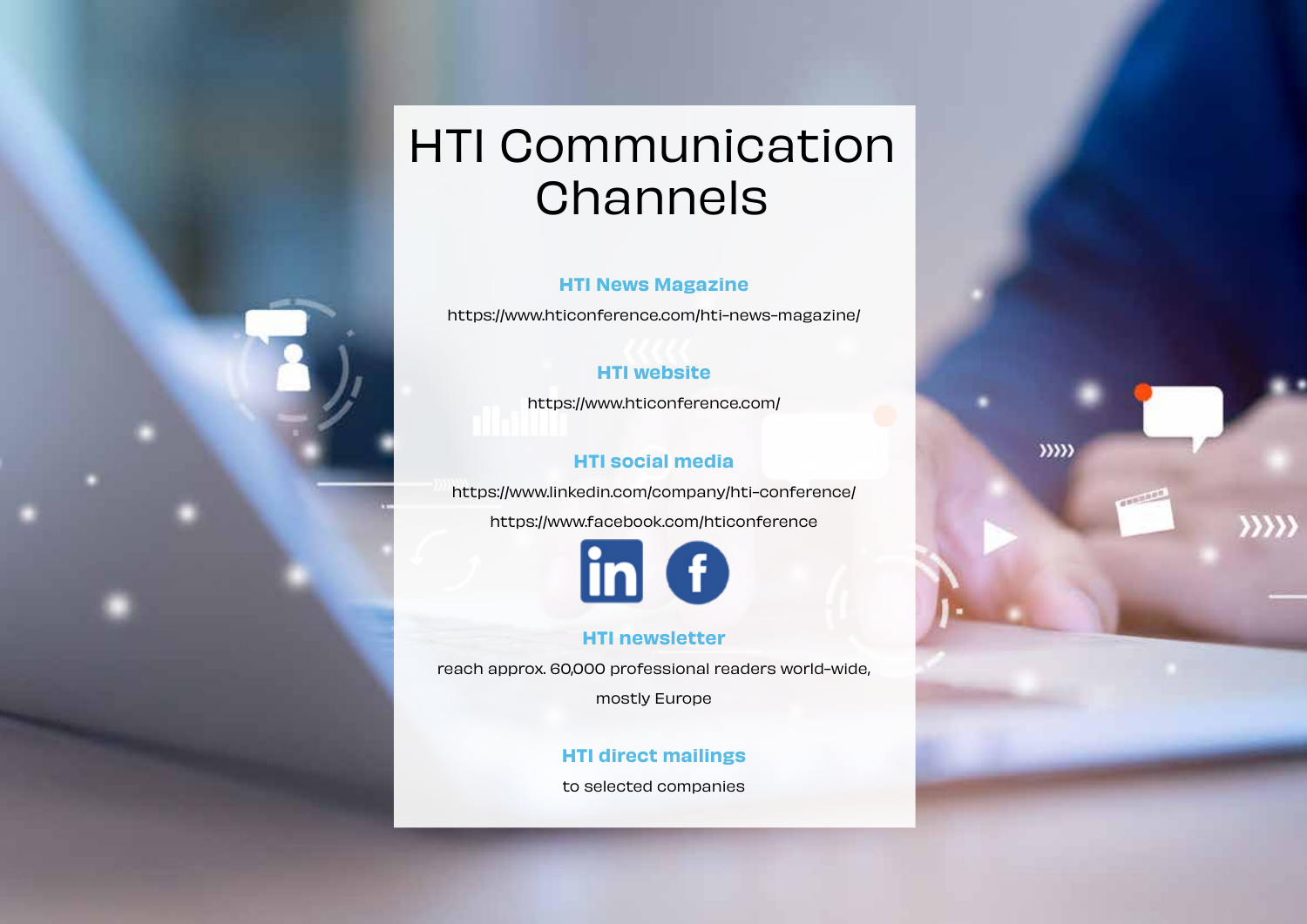# HTI Partners and Network



Our partners include European umbrella associations and event organizers such as the European Travel Commission, European Spas Association, European Historic Thermal Town Association, Termatalia and ITB Berlin. HTI is also a proud member of the European Tourism Manifesto, an alliance established by ETC and leading European tourism organizations.

#### HTI gathers network partners in various fields of health tourism

- Medical facilities such as hospitals, clinics, hospital groups and dental clinics
- Spa facilities with thermal and mineral waters, and natural healing remedies
- Wellness facilities such as wellness chains, wellness hotels and spa resorts
- Facilitators, travel agents and tour operators
- Hospitality industry
- Professional and business associations and clusters
- Tourist boards and chambers of commerce
- Governments, cities and public authorities
- Educational institutions and consultants
- Accreditation, certification and training agencies
- Health insurance companies
- Healthcare product and service providers
- Pharmaceutical industry
- Banking, finance and technology providers
- Medical tourism portals, media and event organizers